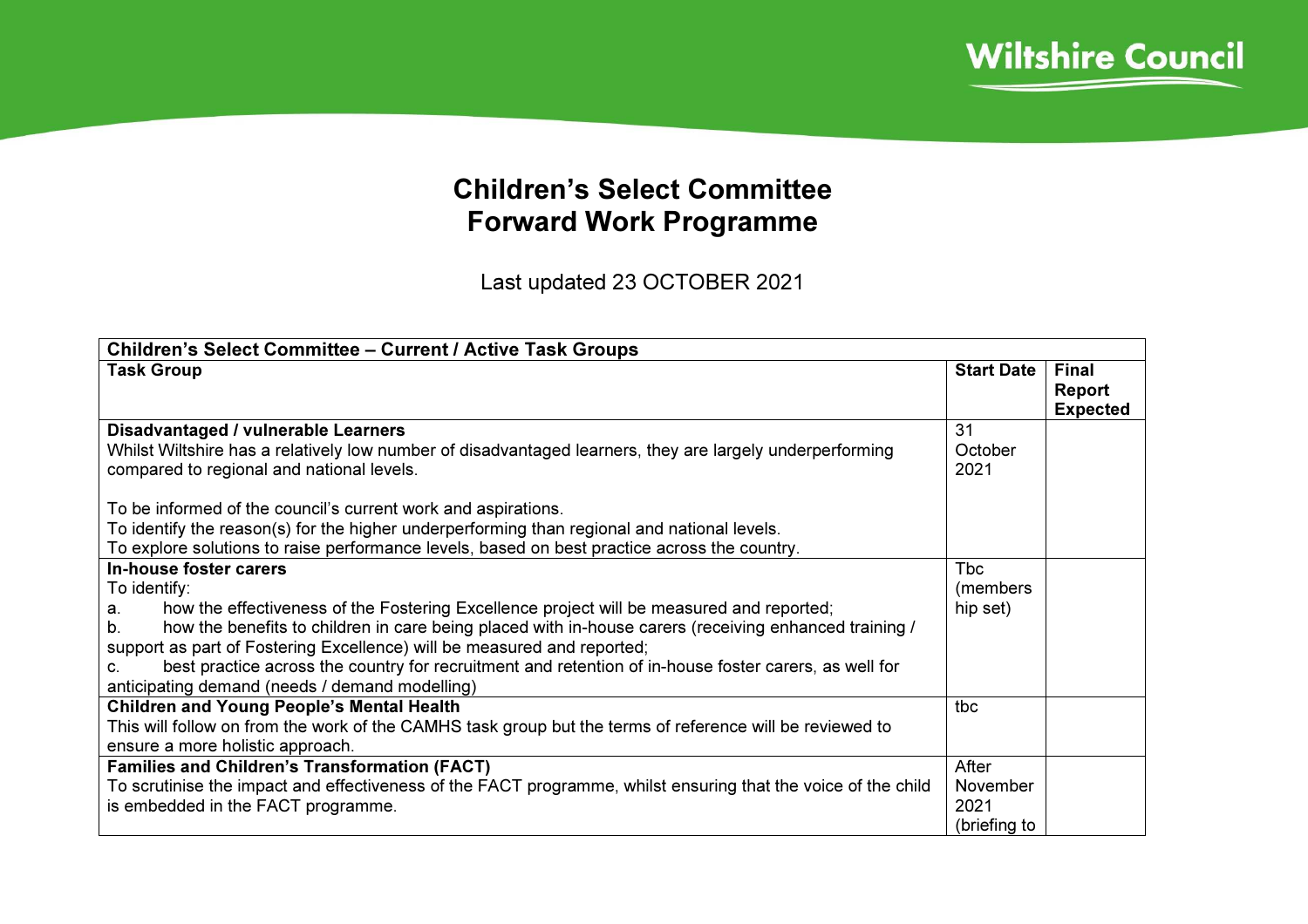| Areas to focus on (based on the debate and areas for continuing improvement that were highlighted in the<br>report) are detailed in the minutes of the CSC meeting on 19 January 2021.                                                                                                                                                                    | CSC in<br>November                        |  |
|-----------------------------------------------------------------------------------------------------------------------------------------------------------------------------------------------------------------------------------------------------------------------------------------------------------------------------------------------------------|-------------------------------------------|--|
| Youth provision and youth service funding                                                                                                                                                                                                                                                                                                                 | tbc                                       |  |
| <b>Area Board youth service funding</b>                                                                                                                                                                                                                                                                                                                   |                                           |  |
| To understand what the differences are (and why) in allocating youth funding and to determine whether the<br>eligibility criteria and assessment / approval process are still relevant (where possible compare with other<br>local authorities) and ensure clear "best practice" / guidelines.                                                            |                                           |  |
| Youth Provision - gap analysis                                                                                                                                                                                                                                                                                                                            |                                           |  |
| To consider the outcome of the Youth provision gap analysis undertaken (referred to in the Covid-19 update<br>to Cabinet, 1 December 2020) and establish whether further scrutiny (e.g. task group) would be beneficial to<br>ensure that demand / needs are met where possible and also that people are aware of the provision (effective<br>promotion). |                                           |  |
| <b>NB</b> link with Youth Voice team's work                                                                                                                                                                                                                                                                                                               |                                           |  |
| To develop consistency across the 18 area boards in terms of allocating youth funding and eligibility<br>criteria.                                                                                                                                                                                                                                        |                                           |  |
| <b>Access to Post-16 education</b>                                                                                                                                                                                                                                                                                                                        | Spring                                    |  |
| To establish a clear picture of post-16 education provision available to young people in Wiltshire and<br>availability of / options for transport to access that provision.                                                                                                                                                                               | 2022 (tie<br>in with<br>academic<br>year) |  |
| NB – may link to follow up work from the Youth Transport Task Group's final report.                                                                                                                                                                                                                                                                       |                                           |  |

| <b>Children's Select Committee - Rapid Scrutiny</b>                         |                                                                                                                                                                                                                               |                       |  |  |  |
|-----------------------------------------------------------------------------|-------------------------------------------------------------------------------------------------------------------------------------------------------------------------------------------------------------------------------|-----------------------|--|--|--|
| <b>Topic</b>                                                                | <b>Details</b>                                                                                                                                                                                                                | <b>Date</b>           |  |  |  |
| Housing – provision of accommodation for<br>young people at transition time | To consider how effective the council is at meeting housing needs<br>(including availability of choice and location) for young people at<br>transition time (e.g. Care Leavers or SEND "aging out" of existing<br>provision). | 27 October<br>2021    |  |  |  |
| SEND provision – data set                                                   | tbc                                                                                                                                                                                                                           |                       |  |  |  |
| High needs block funding                                                    | To review the current processes and explore whether there would be                                                                                                                                                            | <b>Start February</b> |  |  |  |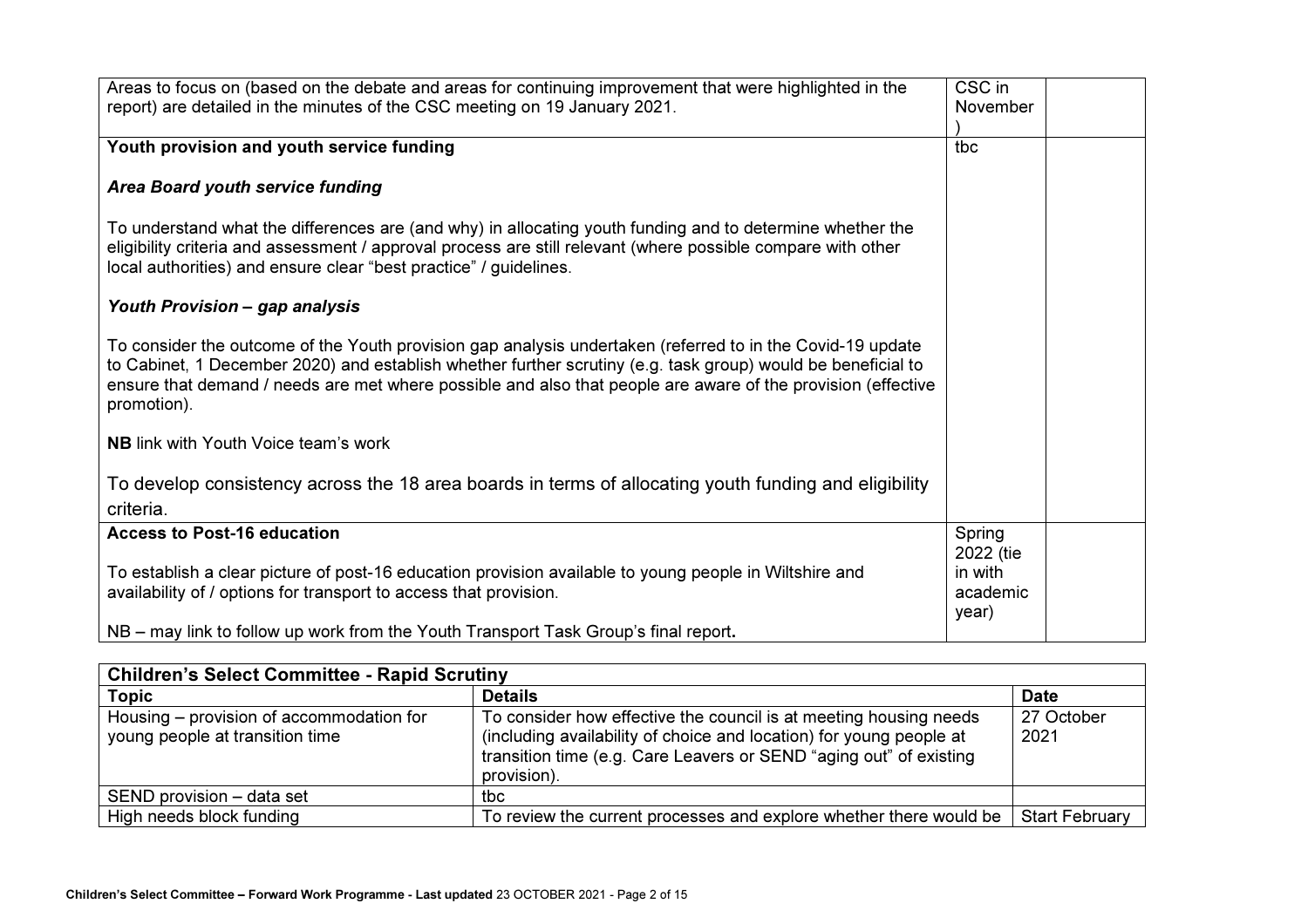|                                          | value added in establishing a task group to consider options to        | 2022 onwards |
|------------------------------------------|------------------------------------------------------------------------|--------------|
|                                          | manage pressures on high needs block budget whilst providing the       |              |
|                                          | most appropriate support at the earliest opportunity.                  |              |
| Health Outcomes and meeting health needs | To explore how the council can best scrutinise what partners (and      | Date tbc     |
|                                          | providers) are doing to provide health outcomes for Wiltshire          |              |
|                                          | children, this would include establishing what the current scrutiny by |              |
|                                          | the council is (including information on the current and planned work  |              |
|                                          | on this topic of the Safeguarding Vulnerable People Partnership).      |              |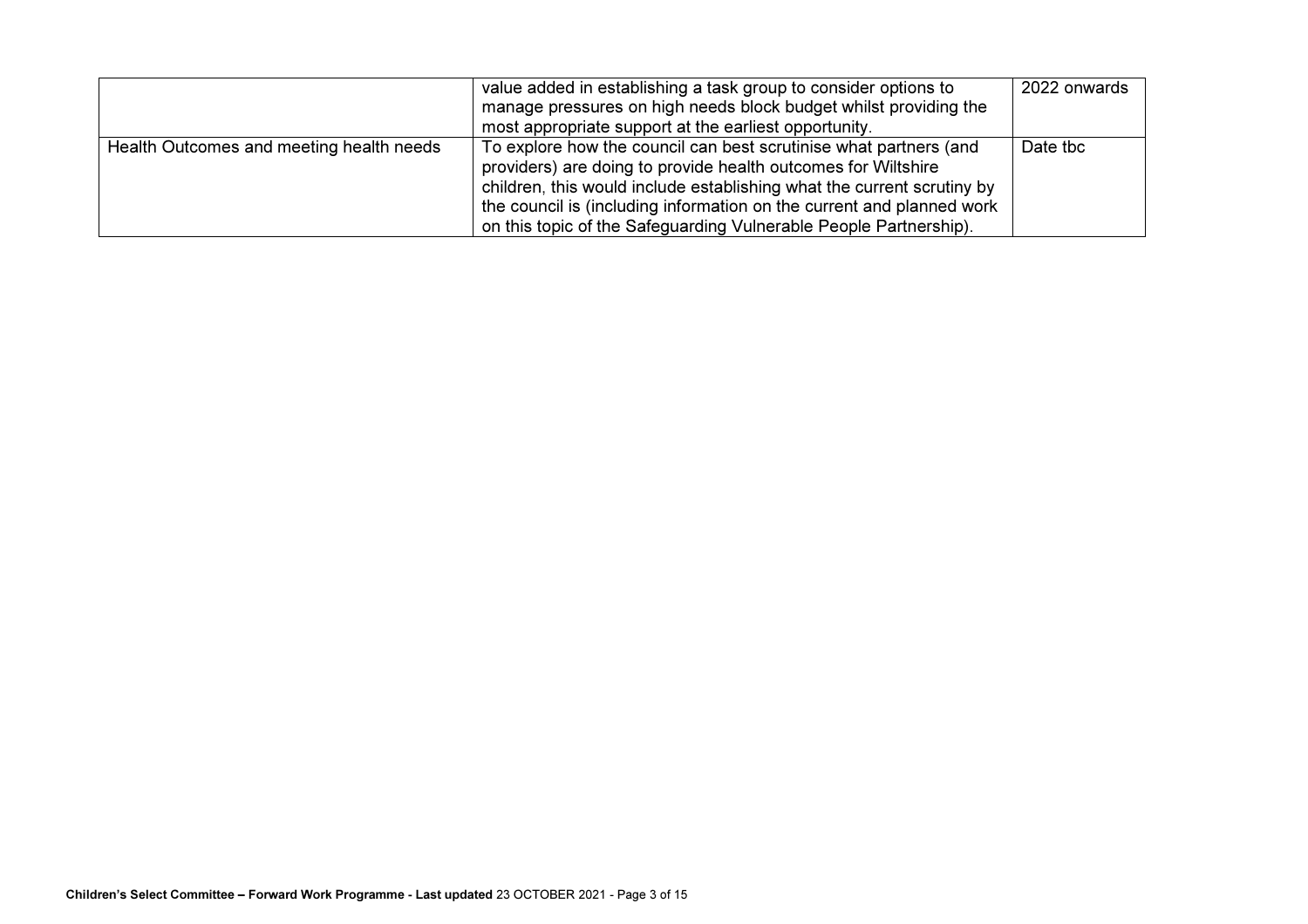| <b>Children's Select Committee - Forward Work Programme</b> |                                                                      | Last updated 23 OCTOBER 2021                                                                                                                                                                             |                                                   |                                             |                                        |  |
|-------------------------------------------------------------|----------------------------------------------------------------------|----------------------------------------------------------------------------------------------------------------------------------------------------------------------------------------------------------|---------------------------------------------------|---------------------------------------------|----------------------------------------|--|
| <b>Meeting Date</b>                                         | <b>Item</b>                                                          | <b>Details / Purpose of Report</b>                                                                                                                                                                       | <b>Associate</b><br><b>Director</b>               | <b>Responsible</b><br><b>Cabinet Member</b> | <b>Report Author</b><br>/ Lead Officer |  |
|                                                             | <b>Standing items (at all meetings)</b>                              |                                                                                                                                                                                                          |                                                   |                                             |                                        |  |
|                                                             | DfE Changes - Update from<br>Department for Education                | A report presenting an update<br>on developments relating to<br>children's services arising from<br>the Department for Education.                                                                        | Lucy Townsend<br>(Corporate<br>Director - People) | Cllr Laura Mayes                            | Nicola McCann                          |  |
|                                                             | <b>School Ofsted Judgements</b>                                      | A report which includes<br>information regarding the most<br>recent Ofsted Inspection<br>reports. It will provide an<br>ongoing view of the<br>effectiveness of schools as<br>seen by Ofsted Inspection. | Lucy Townsend<br>(Corporate<br>Director - People) | <b>Cllr Laura Mayes</b>                     | Louise Lewis                           |  |
|                                                             | <b>Update from Wiltshire</b><br><b>Youth Union</b><br>Representative | An update including a<br>summary of recent activities of<br>the Wiltshire Youth Union<br>(WYU), the Youth<br>Safeguarding Board (YSB)<br>and the Children in Care<br>Council (CiCC).                     | Lucy Townsend<br>(Corporate<br>Director - People) | Cllr Laura Mayes                            | <b>Gary Binstead</b>                   |  |
| <b>5 January 2022</b>                                       |                                                                      |                                                                                                                                                                                                          |                                                   |                                             |                                        |  |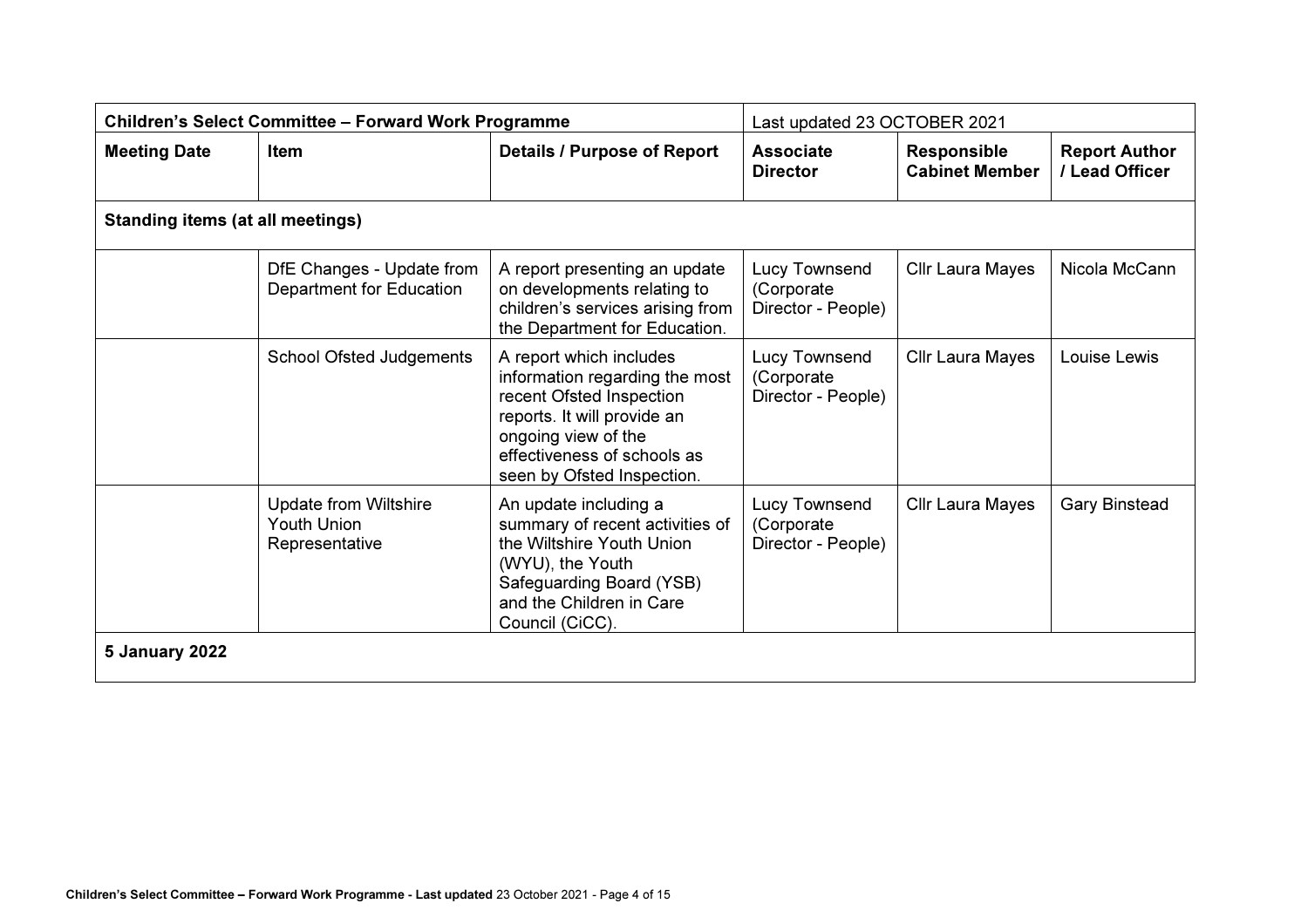| <b>Children's Select Committee - Forward Work Programme</b> |                                  | Last updated 23 OCTOBER 2021                                                                                                                                                                                                                                                                                                                                                                                     |                                     |                                             |                                        |
|-------------------------------------------------------------|----------------------------------|------------------------------------------------------------------------------------------------------------------------------------------------------------------------------------------------------------------------------------------------------------------------------------------------------------------------------------------------------------------------------------------------------------------|-------------------------------------|---------------------------------------------|----------------------------------------|
| <b>Meeting Date</b>                                         | Item                             | Details / purpose of report                                                                                                                                                                                                                                                                                                                                                                                      | <b>Associate</b><br><b>Director</b> | <b>Responsible</b><br><b>Cabinet Member</b> | <b>Report Author</b><br>/ Lead Officer |
| 5 Jan 2022                                                  | Performance monitoring<br>report | As approved at CSC on 12<br>November 2019 (OS/executive<br>meeting outcome) - that the<br>committee receives<br>performance monitoring<br>reports on the overall service<br>(following on from the pre-<br>meeting briefing at the<br>November meeting on the<br>council's self-assessment<br>process), likely to be June (to<br>consider the year-end data<br>from the previous year) then<br>January meetings. |                                     | Cllr Laura Mayes                            |                                        |
| 15 March 2022                                               |                                  |                                                                                                                                                                                                                                                                                                                                                                                                                  |                                     |                                             |                                        |
| Agenda item - date to be set                                |                                  |                                                                                                                                                                                                                                                                                                                                                                                                                  |                                     |                                             |                                        |
|                                                             | <b>Child Poverty</b>             | To receive a report presenting<br>figures / data for child poverty<br>in Wiltshire (compared to<br>national figures) and the<br>services / provision in place to<br>address this in Wiltshire, either<br>delivered / supported by the<br>council or third sector (that the<br>council is aware of).                                                                                                              |                                     |                                             |                                        |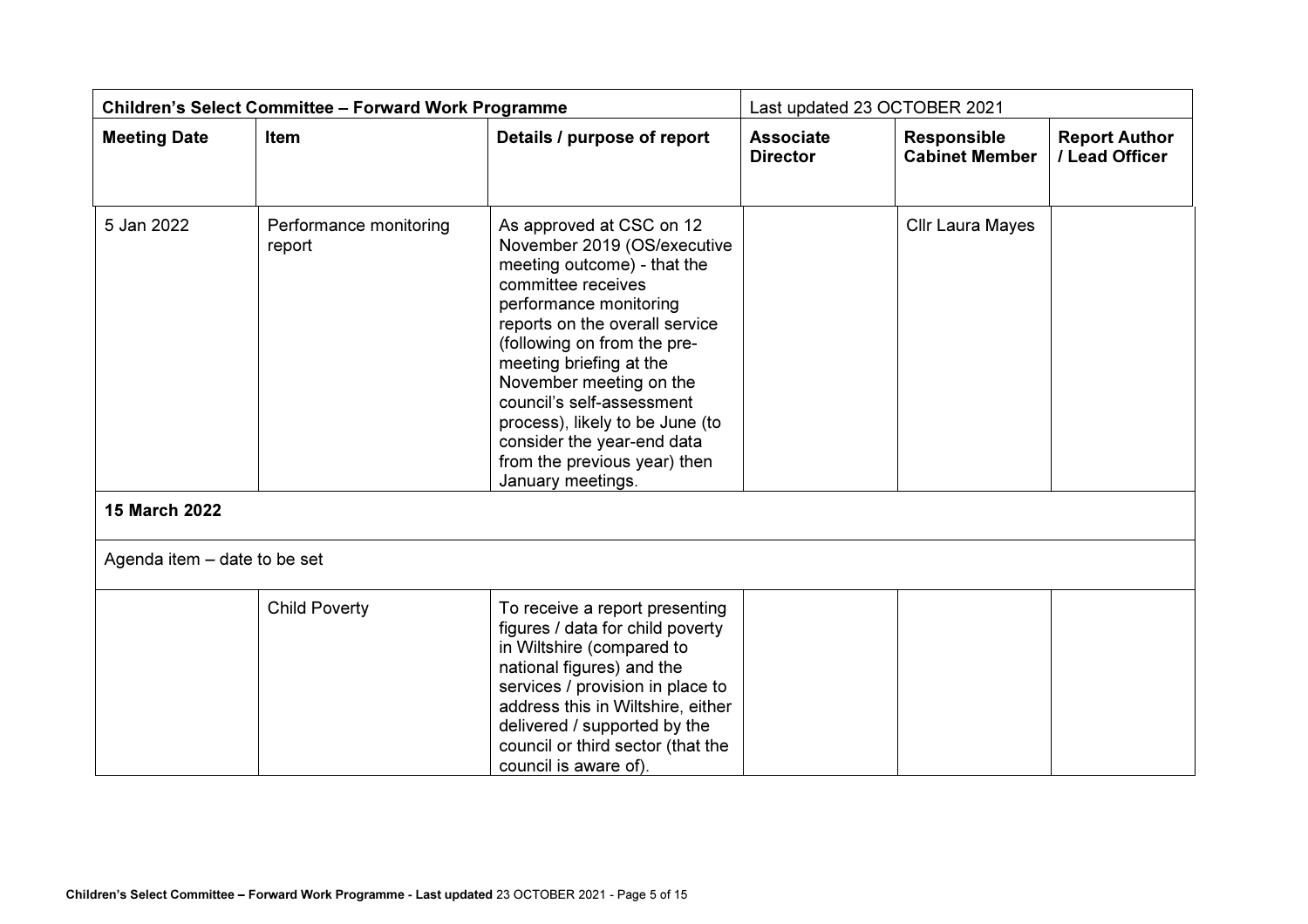| <b>Children's Select Committee - Forward Work Programme</b> |                                     | Last updated 23 OCTOBER 2021                                                                                                                                                                                                                                                                                                                                                                       |                                     |                                             |                                        |
|-------------------------------------------------------------|-------------------------------------|----------------------------------------------------------------------------------------------------------------------------------------------------------------------------------------------------------------------------------------------------------------------------------------------------------------------------------------------------------------------------------------------------|-------------------------------------|---------------------------------------------|----------------------------------------|
| <b>Meeting Date</b>                                         | Item                                | Details / purpose of report                                                                                                                                                                                                                                                                                                                                                                        | <b>Associate</b><br><b>Director</b> | <b>Responsible</b><br><b>Cabinet Member</b> | <b>Report Author</b><br>/ Lead Officer |
|                                                             | School Improvement<br>Programme     | As agreed at the 10 March<br>2020 meeting (schools Ofsted<br>judgments) to receive a report<br>on implementation / progress<br>of the school improvement<br>programme. (NB with pre-<br>meeting briefing as well)                                                                                                                                                                                  |                                     |                                             |                                        |
|                                                             | Youth Transport (including<br>SEND) | Update following task group's<br>work and executive response -<br>National Bus Strategy and any<br>decision or progress regarding<br>a single "Wiltshire Youth Card"<br>To include input from the<br>council's review of transport<br>services for children and<br>young people with SEND<br>(commissioning team).<br>$NB -$ may link to the proposed<br>Access to Post-16 education<br>task group |                                     |                                             |                                        |
|                                                             | Outdoor education                   | Update following task group's<br>work and executive response<br>(CSC 10 March 2021)                                                                                                                                                                                                                                                                                                                |                                     |                                             |                                        |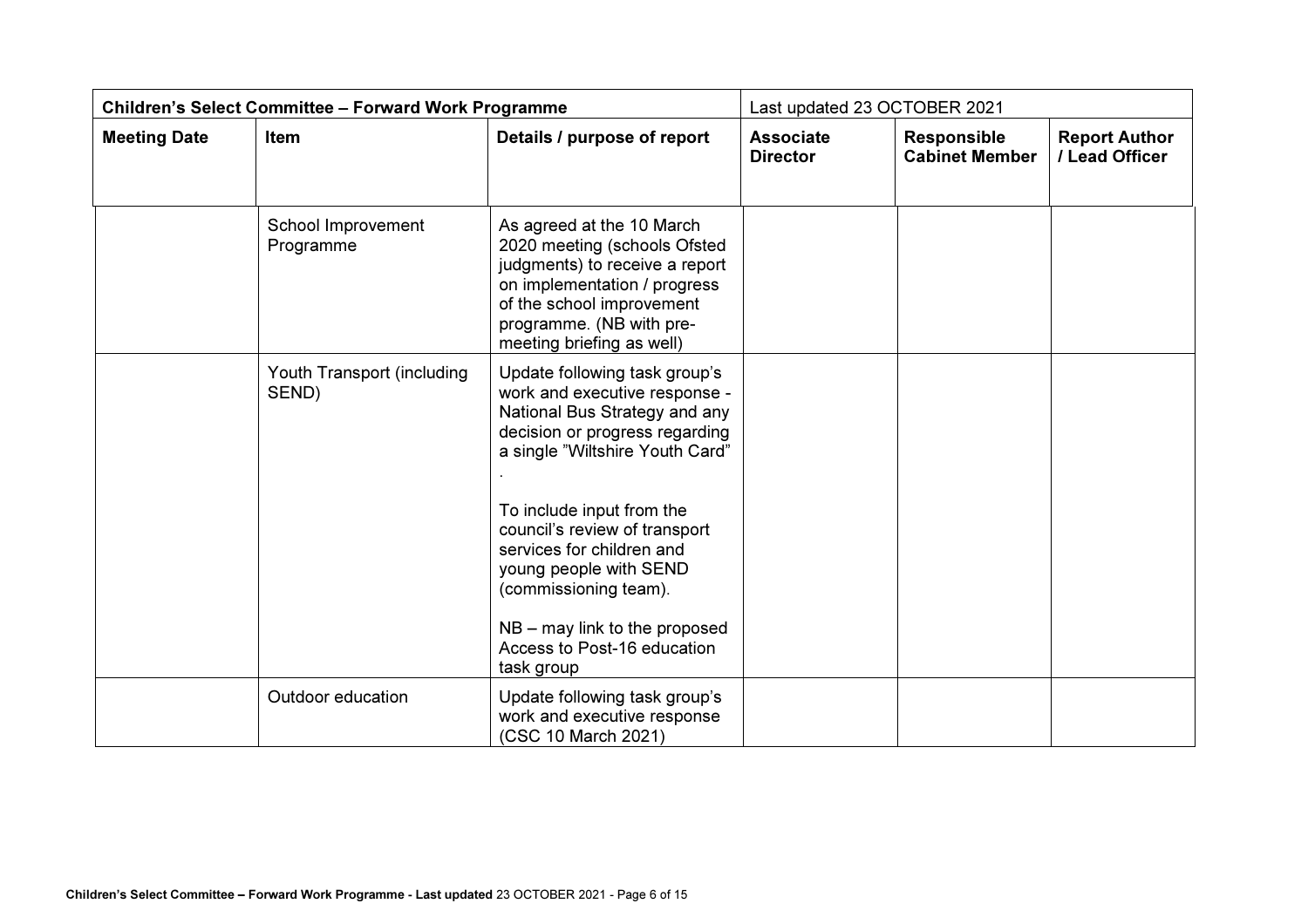| <b>Children's Select Committee - Forward Work Programme</b> |                                          |                                                                                                                                                                                                                                                                                                                                                                                                                                                                                                                                                                                                                   | Last updated 23 OCTOBER 2021                      |                                             |                                        |
|-------------------------------------------------------------|------------------------------------------|-------------------------------------------------------------------------------------------------------------------------------------------------------------------------------------------------------------------------------------------------------------------------------------------------------------------------------------------------------------------------------------------------------------------------------------------------------------------------------------------------------------------------------------------------------------------------------------------------------------------|---------------------------------------------------|---------------------------------------------|----------------------------------------|
| <b>Meeting Date</b>                                         | <b>Item</b>                              | Details / purpose of report                                                                                                                                                                                                                                                                                                                                                                                                                                                                                                                                                                                       | <b>Associate</b><br><b>Director</b>               | <b>Responsible</b><br><b>Cabinet Member</b> | <b>Report Author</b><br>/ Lead Officer |
|                                                             | FACT update                              | Following consideration of<br>update on 10 March 2020:<br>Request an update for March<br>2021. The Chair and Vice-<br>chair will identify specific areas<br>for update from the report<br>considered today and inform<br>officers accordingly. The<br>update should include more<br>figures for improved outcome<br>for young people and also<br>figures on savings / costs<br>avoided to demonstrate the<br>impact of the FACT<br>programme.<br>For example number of Five to<br>Thrive champions trained,<br>outcome / learning from the<br>Multi-Agency Use of CMS,<br>outcome of performance<br>reviews, etc. | Lucy Townsend<br>(Corporate<br>Director - People) | Cllr Laura Mayes                            |                                        |
| <b>Meetings after March 2022</b>                            |                                          |                                                                                                                                                                                                                                                                                                                                                                                                                                                                                                                                                                                                                   |                                                   |                                             |                                        |
|                                                             | Corporate Parenting bi-<br>annual report | To consider the mid-year<br>annual report from Corporate<br>Parenting                                                                                                                                                                                                                                                                                                                                                                                                                                                                                                                                             | Lucy Townsend<br>(Corporate<br>Director - People) | Cllr Laura Mayes                            | Lisa Pullin                            |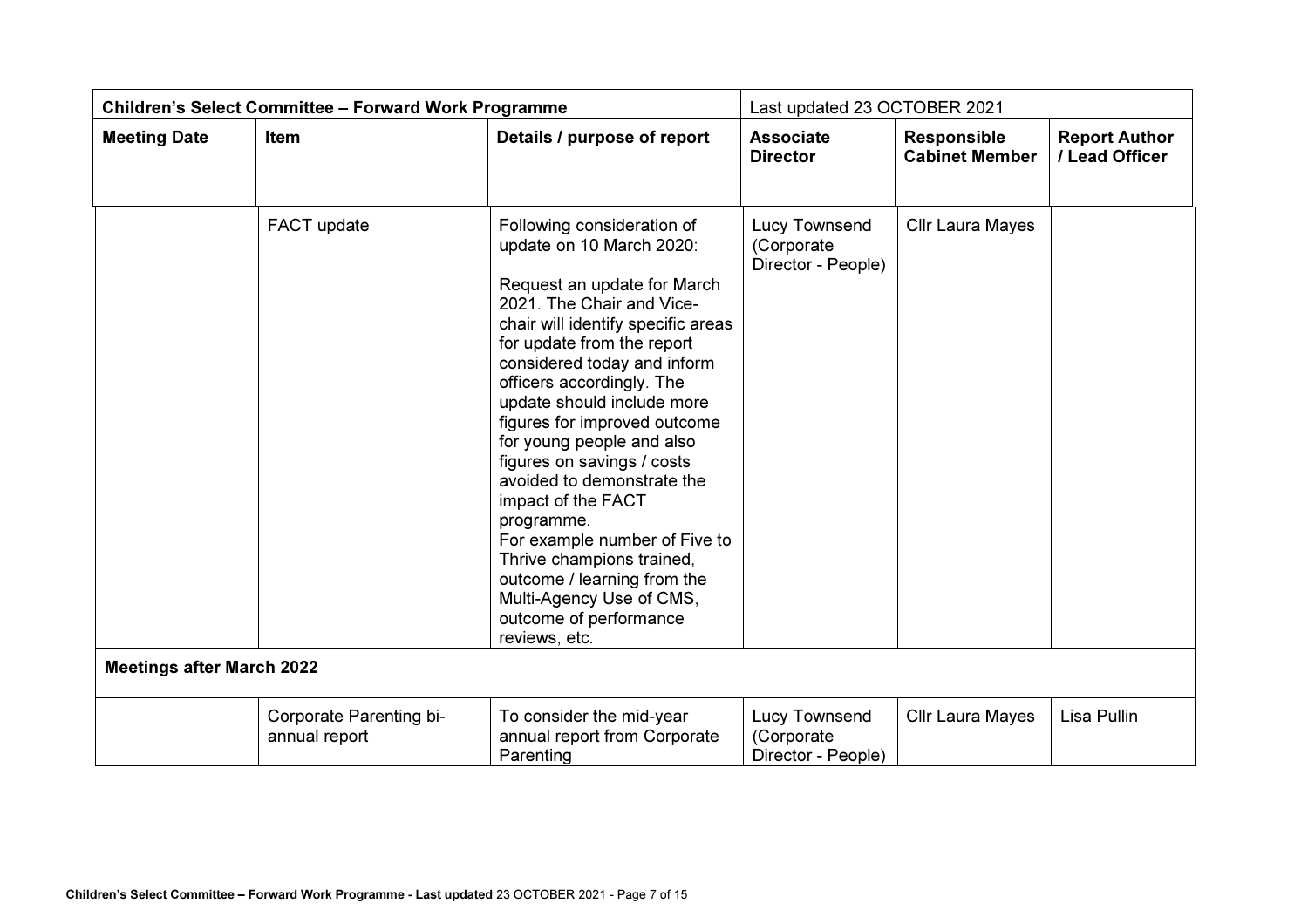| <b>Children's Select Committee - Forward Work Programme</b> |                                                                                                              | Last updated 23 OCTOBER 2021                                                                                                                                                                                                                                                                                                                                                                                     |                                                                        |                                             |                                        |
|-------------------------------------------------------------|--------------------------------------------------------------------------------------------------------------|------------------------------------------------------------------------------------------------------------------------------------------------------------------------------------------------------------------------------------------------------------------------------------------------------------------------------------------------------------------------------------------------------------------|------------------------------------------------------------------------|---------------------------------------------|----------------------------------------|
| <b>Meeting Date</b>                                         | Item                                                                                                         | Details / purpose of report                                                                                                                                                                                                                                                                                                                                                                                      | <b>Associate</b><br><b>Director</b>                                    | <b>Responsible</b><br><b>Cabinet Member</b> | <b>Report Author</b><br>/ Lead Officer |
| Not before 1 Jun<br>2022                                    | Performance monitoring<br>report                                                                             | As approved at CSC on 12<br>November 2019 (OS/executive<br>meeting outcome) - that the<br>committee receives<br>performance monitoring<br>reports on the overall service<br>(following on from the pre-<br>meeting briefing at the<br>November meeting on the<br>council's self-assessment<br>process), likely to be June (to<br>consider the year-end data<br>from the previous year) then<br>January meetings. |                                                                        | Cllr Laura Mayes                            |                                        |
| <b>Information briefings</b>                                |                                                                                                              |                                                                                                                                                                                                                                                                                                                                                                                                                  |                                                                        |                                             |                                        |
| September /<br>October 2021                                 | Information briefing - MASH<br>and early support                                                             | September / October 2021                                                                                                                                                                                                                                                                                                                                                                                         |                                                                        |                                             |                                        |
| September /<br>November 2021                                | Information briefing - FACT<br>(Families and Children<br>Transformation<br>Programme): the journey so<br>far | There is also a proposed task<br>group and agenda item<br>Timeline - late September,<br>October for the briefing and<br>November for agenda item.                                                                                                                                                                                                                                                                | <b>Martin Davis</b><br>(Director -<br><b>Families and</b><br>Children) |                                             |                                        |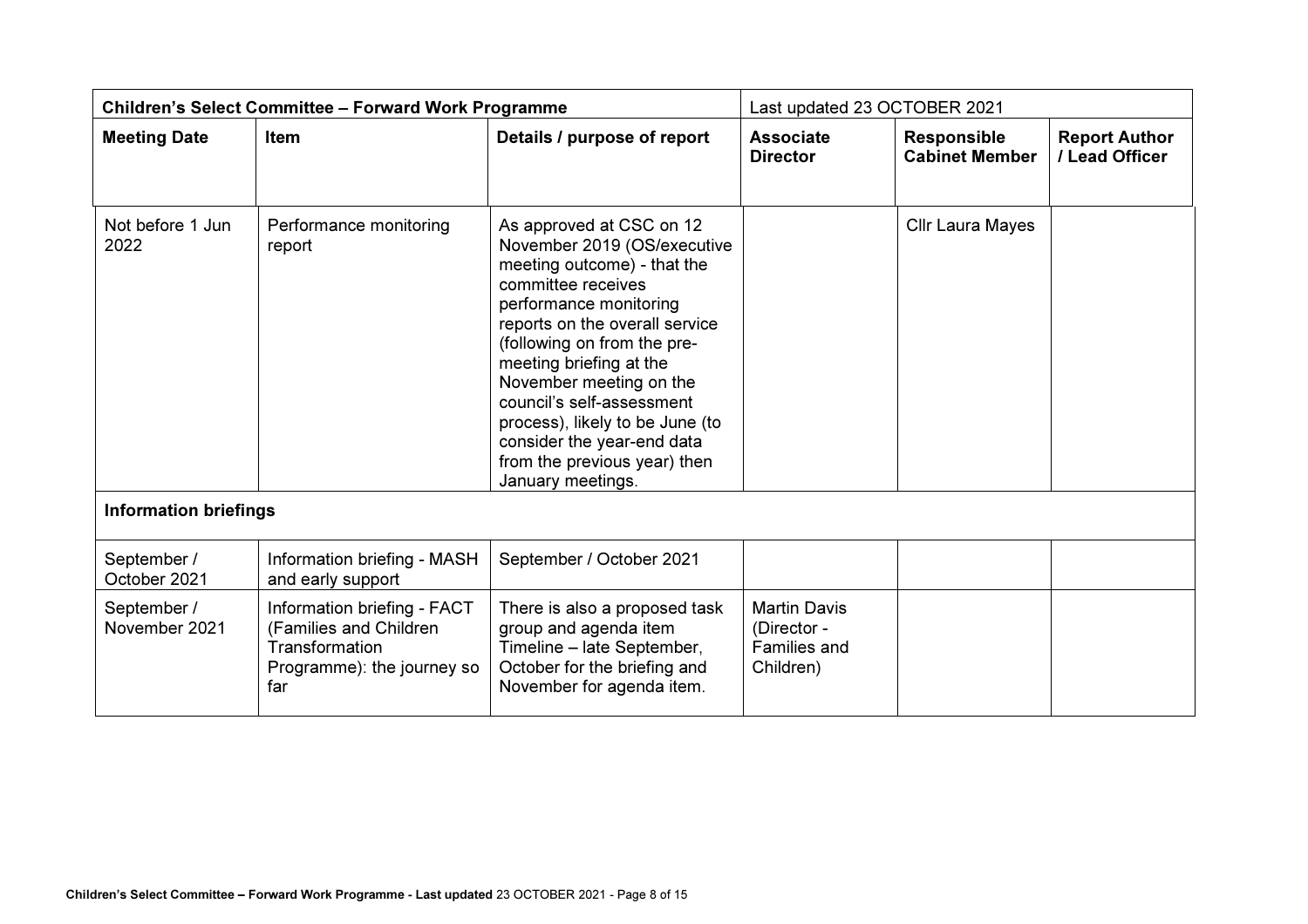| <b>Children's Select Committee - Forward Work Programme</b> |                                                                                |                                                                                                                                                                                                                                                   | Last updated 23 OCTOBER 2021                                           |                                             |                                        |
|-------------------------------------------------------------|--------------------------------------------------------------------------------|---------------------------------------------------------------------------------------------------------------------------------------------------------------------------------------------------------------------------------------------------|------------------------------------------------------------------------|---------------------------------------------|----------------------------------------|
| <b>Meeting Date</b>                                         | Item                                                                           | Details / purpose of report                                                                                                                                                                                                                       | <b>Associate</b><br><b>Director</b>                                    | <b>Responsible</b><br><b>Cabinet Member</b> | <b>Report Author</b><br>/ Lead Officer |
| Between 1 Nov<br>2021 and 31 Dec<br>2021                    | Information briefing - Young<br><b>Carers in Wiltshire</b>                     | This briefing could inform the<br>scope of a potential task group<br>or rapid scrutiny - to consider<br>how to best promote the<br>service and ensure that Young<br>Carers and their families are<br>aware of and access the<br>support on offer. | <b>Helen Jones</b><br>(Director - Joint<br>Commissioning)              |                                             |                                        |
| November 2021                                               | Information briefing - school<br>improvement programme                         | Linked to agenda item -<br>briefing in November                                                                                                                                                                                                   | <b>Helean Hughes</b><br>(Director -<br><b>Education and</b><br>Skills) |                                             |                                        |
| November 2021                                               | Information briefing - SEND<br>provision: See the person<br>not the disability | To understand SEND and<br>provision by the council<br>(including awareness of<br>funding).<br>This briefing would underpin<br>future scrutiny work (proposed<br>rapid scrutiny) on SEND<br>provision and High Needs<br>block funding.             |                                                                        |                                             |                                        |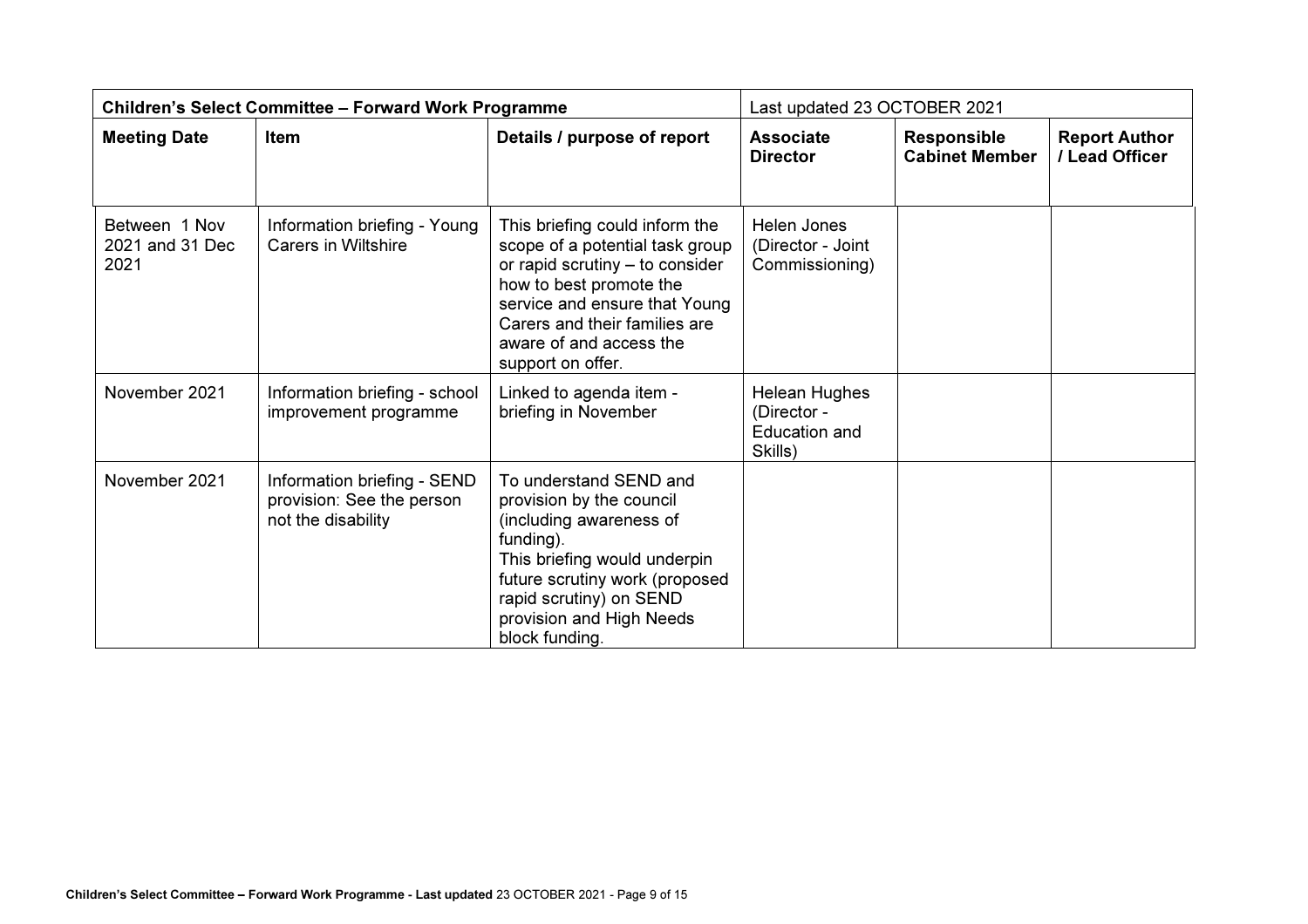| <b>Children's Select Committee - Forward Work Programme</b> |                                                            | Last updated 23 OCTOBER 2021                                                                                                                                                                                                                                                                                                                                                                                                                                                                                                                                                                                                                    |                                     |                                             |                                        |
|-------------------------------------------------------------|------------------------------------------------------------|-------------------------------------------------------------------------------------------------------------------------------------------------------------------------------------------------------------------------------------------------------------------------------------------------------------------------------------------------------------------------------------------------------------------------------------------------------------------------------------------------------------------------------------------------------------------------------------------------------------------------------------------------|-------------------------------------|---------------------------------------------|----------------------------------------|
| <b>Meeting Date</b>                                         | Item                                                       | Details / purpose of report                                                                                                                                                                                                                                                                                                                                                                                                                                                                                                                                                                                                                     | <b>Associate</b><br><b>Director</b> | <b>Responsible</b><br><b>Cabinet Member</b> | <b>Report Author</b><br>/ Lead Officer |
| January 2022                                                | Information briefing -<br>employment and<br>apprenticeship | To receive information on:<br>• NEET (not in education,<br>employment or training)<br>numbers in Wiltshire -<br>including national figures for<br>comparison (ons)<br>• Take up / outcome of the<br>NEET government scheme in<br>Wiltshire and nationally<br>• Current number of<br>apprentices in Wiltshire and<br>schemes in place, including<br><b>Wiltshire Council</b><br>• Services in place / support<br>available in Wiltshire to help<br>young people move towards<br>work, education or training e.g.<br><b>Wiltshire Council's</b><br><b>Employment and Skills (Work</b><br>Wiltshire), programmes such<br>as Building Bridges, etc. |                                     |                                             |                                        |
| 19 Jan 2022                                                 | Information briefing -<br><b>School Funding</b>            | Yearly briefing ahead of<br>consideration of the budget.                                                                                                                                                                                                                                                                                                                                                                                                                                                                                                                                                                                        |                                     |                                             |                                        |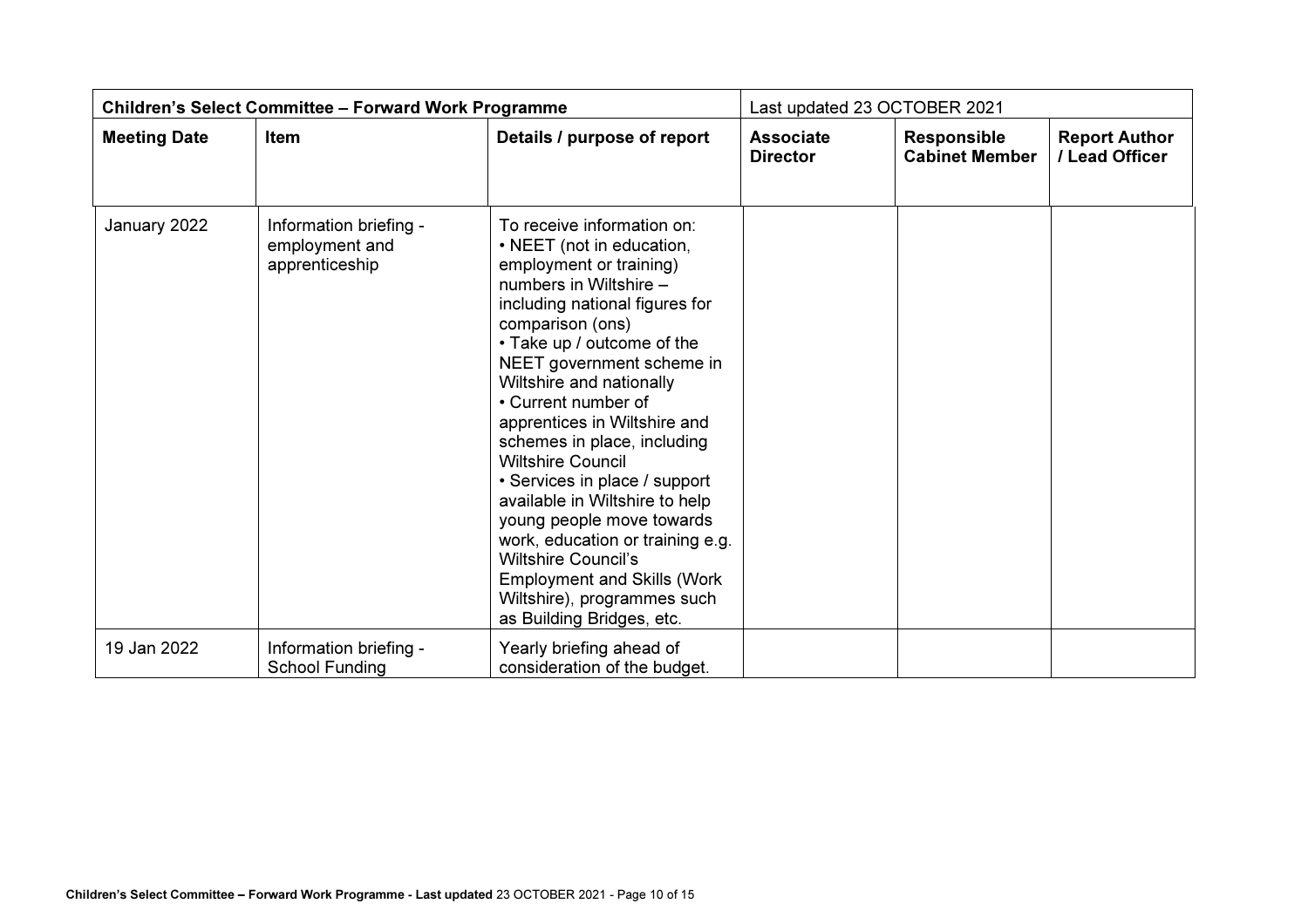| <b>Children's Select Committee - Forward Work Programme</b> |                                                                       |                                                                                                                                                                                                                                                                                                                                                                                                                                                                                                                  | Last updated 23 OCTOBER 2021        |                                             |                                        |
|-------------------------------------------------------------|-----------------------------------------------------------------------|------------------------------------------------------------------------------------------------------------------------------------------------------------------------------------------------------------------------------------------------------------------------------------------------------------------------------------------------------------------------------------------------------------------------------------------------------------------------------------------------------------------|-------------------------------------|---------------------------------------------|----------------------------------------|
| <b>Meeting Date</b>                                         | <b>Item</b>                                                           | Details / purpose of report                                                                                                                                                                                                                                                                                                                                                                                                                                                                                      | <b>Associate</b><br><b>Director</b> | <b>Responsible</b><br><b>Cabinet Member</b> | <b>Report Author</b><br>/ Lead Officer |
| Between 19 Jan<br>2022 and 26 Feb<br>2022                   | Information briefing -<br>learning from Covid-19                      | To inform members on the<br>lessons learnt from Covid on<br>how some of the mitigations or<br>new ways of working<br>implemented to manage the<br>pandemic could be adapted for<br>ongoing use to improve the<br>efficiency/productivity of the<br>service (This potentially could<br>be an agenda item at some<br>point as well). NB the briefing<br>should be linked to a<br>presentation from Wiltshire CIL<br>to Health Select Committee<br>and work undertaken by<br><b>Wiltshire Parent Carer Council.</b> |                                     |                                             |                                        |
| February 2022                                               | Information briefing -<br><b>Alternative Educational</b><br>Provision | To receive information on<br>processes followed and<br>options available in Wiltshire,<br>including information on the<br>Service Level Agreement for<br>funding delegated to<br>secondary schools to support<br>learners at risk of exclusion.<br>Anticipated to be a shorter<br>briefing (30 minutes).                                                                                                                                                                                                         |                                     |                                             |                                        |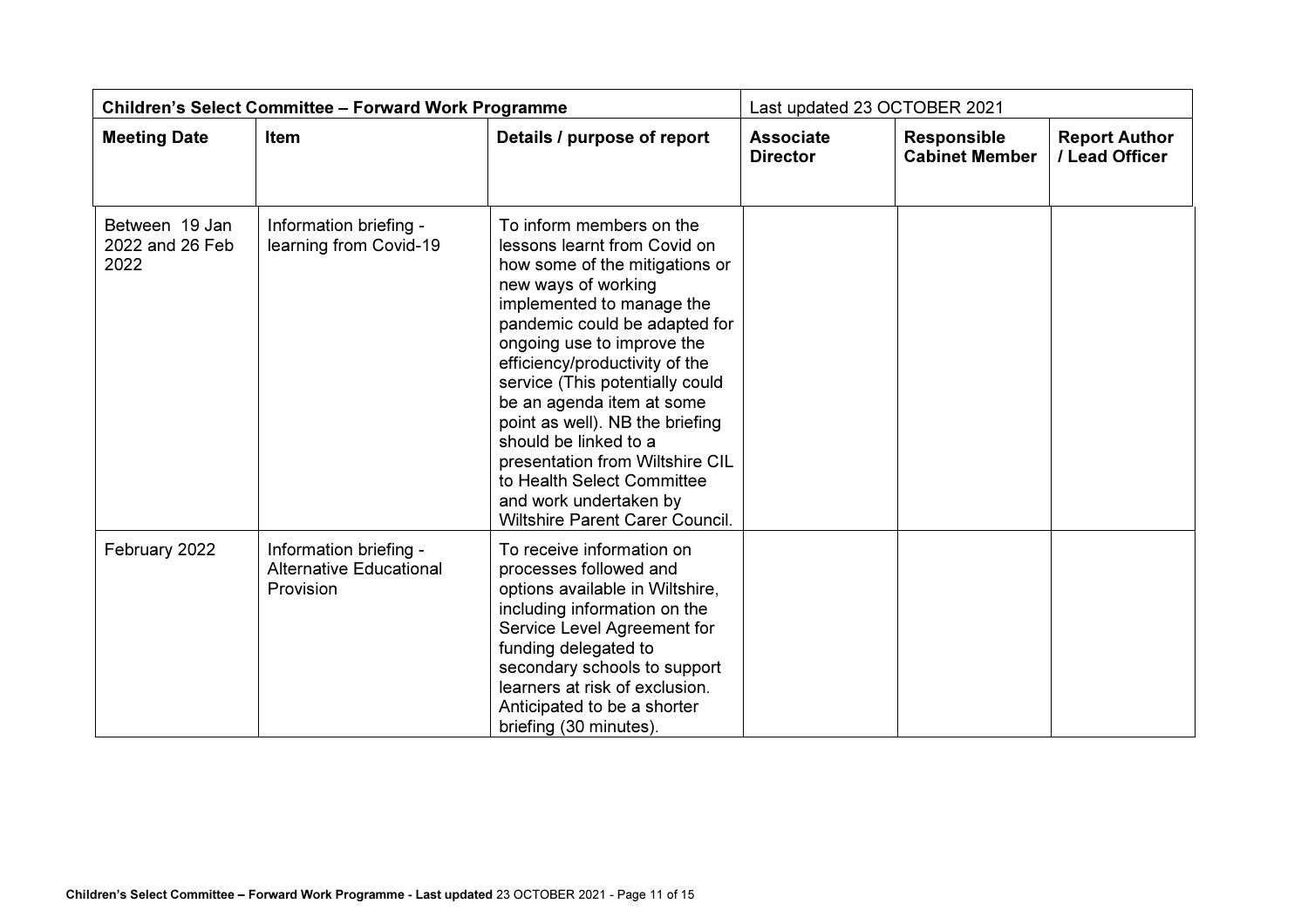| <b>Children's Select Committee - Forward Work Programme</b> |                                                                      |                                                                                                                                                                                                                                                                                                                                       | Last updated 23 OCTOBER 2021        |                                             |                                        |
|-------------------------------------------------------------|----------------------------------------------------------------------|---------------------------------------------------------------------------------------------------------------------------------------------------------------------------------------------------------------------------------------------------------------------------------------------------------------------------------------|-------------------------------------|---------------------------------------------|----------------------------------------|
| <b>Meeting Date</b>                                         | <b>Item</b>                                                          | Details / purpose of report                                                                                                                                                                                                                                                                                                           | <b>Associate</b><br><b>Director</b> | <b>Responsible</b><br><b>Cabinet Member</b> | <b>Report Author</b><br>/ Lead Officer |
| February 2022                                               | Information briefing - Family<br><b>Learning Service</b>             | To raise awareness of the<br>service and the support it<br>offers to families. Anticipated<br>to be a shorter 30 minutes<br>briefing.                                                                                                                                                                                                 |                                     |                                             |                                        |
| February 2022                                               | Information briefing -<br>Demand modelling for<br>children services  | To develop some awareness<br>of the work undertaken,<br>common factors that drive<br>demand, how to anticipate<br>impact and volume - informing<br>members of the complexities<br>of managing and anticipating<br>demand.<br>Once this briefing has been<br>delivered there may be further<br>updates on specific demand<br>analysis. |                                     |                                             | <b>Tamsin Stone</b>                    |
|                                                             | Items for consideration by the standing task group (reports preview) |                                                                                                                                                                                                                                                                                                                                       |                                     |                                             |                                        |
|                                                             | Corporate Parenting bi-<br>annual report                             | March (brief update)<br>October / November (annual<br>report)                                                                                                                                                                                                                                                                         |                                     |                                             |                                        |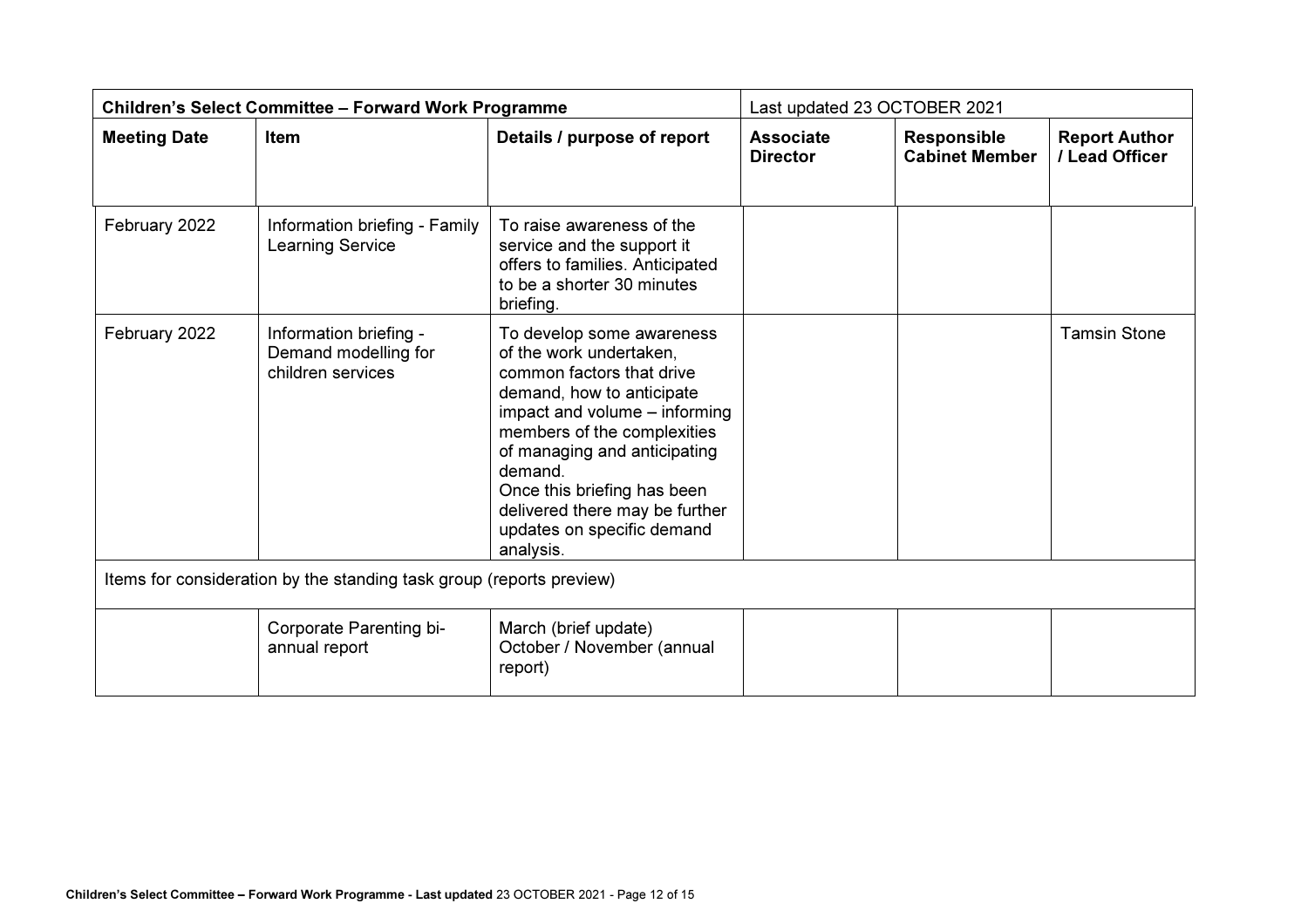| <b>Children's Select Committee - Forward Work Programme</b> |                                                                         |                                                                                                                                                                                                                               | Last updated 23 OCTOBER 2021                                           |                                             |                                        |
|-------------------------------------------------------------|-------------------------------------------------------------------------|-------------------------------------------------------------------------------------------------------------------------------------------------------------------------------------------------------------------------------|------------------------------------------------------------------------|---------------------------------------------|----------------------------------------|
| <b>Meeting Date</b>                                         | <b>Item</b>                                                             | Details / purpose of report                                                                                                                                                                                                   | <b>Associate</b><br><b>Director</b>                                    | <b>Responsible</b><br><b>Cabinet Member</b> | <b>Report Author</b><br>/ Lead Officer |
|                                                             | Performance monitoring<br>reports                                       | To receive performance<br>monitoring reports on the<br>overall service, likely to be<br>June (to consider the year-end<br>data from the previous year)<br>then January meetings.                                              |                                                                        |                                             |                                        |
|                                                             | Early Years and Childcare<br><b>Standards Annual Report</b>             | To receive a report detailing<br>local authority standards for<br>early years and pre-school<br>provision including sufficiency<br>(which is a statutory duty),<br>pupil outcomes and Ofsted<br>grades.                       |                                                                        |                                             |                                        |
|                                                             | <b>Elective Home Education</b><br>(including for Children with<br>SEND) | Item follows the resolution<br>from the 5th March 2019<br><b>Children's Select Committee:</b><br>"To receive further data and<br>analysis in 12 months on<br>children with SEND receiving<br><b>Elective Home Education."</b> | <b>Helean Hughes</b><br>(Director -<br><b>Education and</b><br>Skills) | Cllr Laura Mayes                            | Jen Salter                             |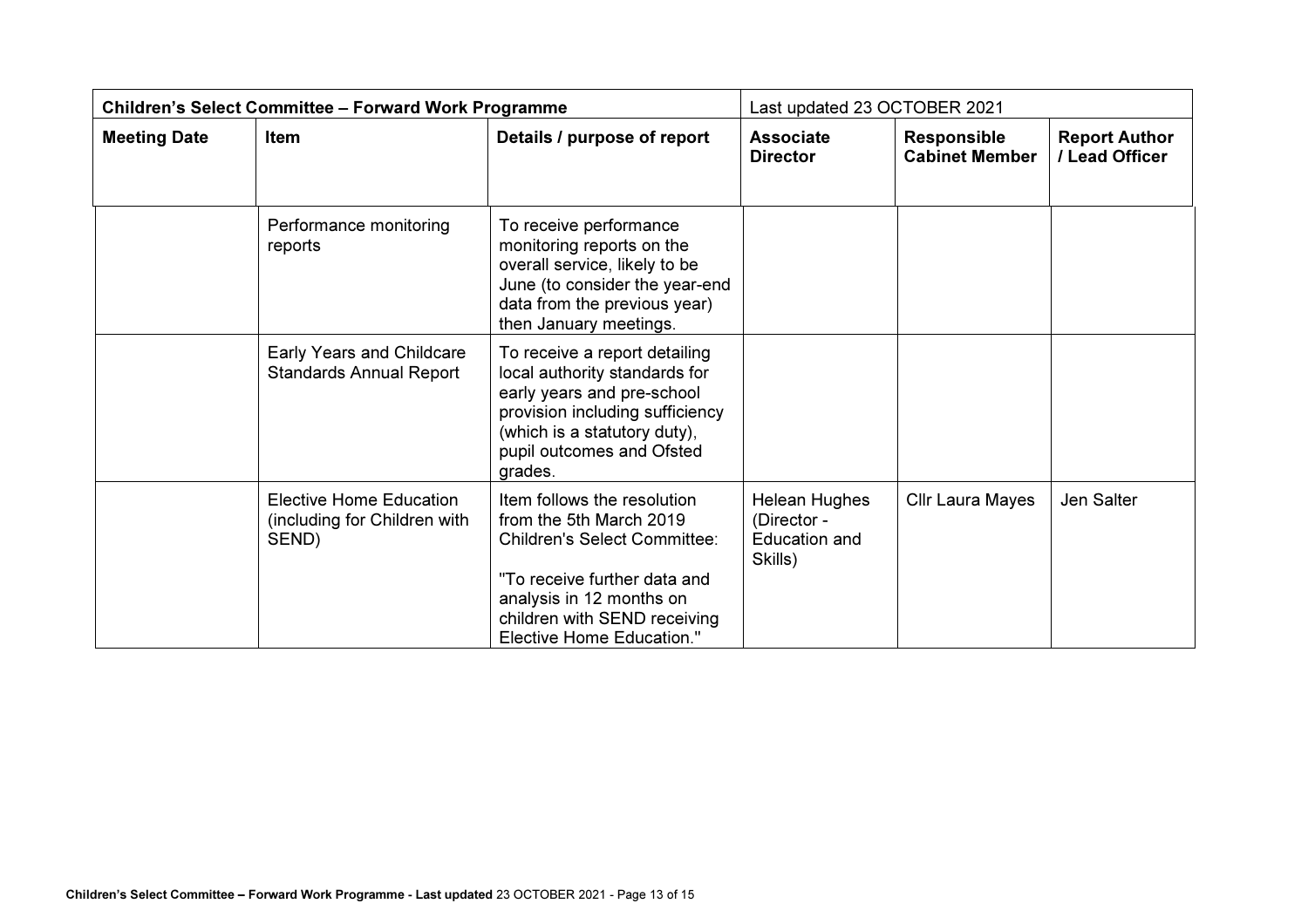| <b>Children's Select Committee - Forward Work Programme</b> |                                                                    |                                                                                                                                                                                                                              | Last updated 23 OCTOBER 2021        |                                             |                                        |
|-------------------------------------------------------------|--------------------------------------------------------------------|------------------------------------------------------------------------------------------------------------------------------------------------------------------------------------------------------------------------------|-------------------------------------|---------------------------------------------|----------------------------------------|
| <b>Meeting Date</b>                                         | Item                                                               | Details / purpose of report                                                                                                                                                                                                  | <b>Associate</b><br><b>Director</b> | <b>Responsible</b><br><b>Cabinet Member</b> | <b>Report Author</b><br>/ Lead Officer |
|                                                             | Children missing education<br>children missing out on<br>education | To receive dataset and policy<br>on Children Missing Out on<br><b>Education / Children Missing</b><br>Education<br>$NB -$ may be timely to link to<br>information briefing on<br><b>Alternative Educational</b><br>Provision |                                     |                                             |                                        |
|                                                             | Pupil Performance in Public<br><b>Tests and Examinations</b>       | Provides an annual overview<br>of pupil performance at the<br>end of each key stage and<br>compares Wiltshire's<br>attainment with national, south<br>west and statistical<br>neighbours.                                    |                                     |                                             |                                        |
|                                                             | <b>Safeguarding Vulnerable</b><br>People Partnership               | To receive annual report from<br>the partnership presenting<br>work in the past year and<br>priorities / objectives for the<br>year ahead.                                                                                   |                                     |                                             |                                        |